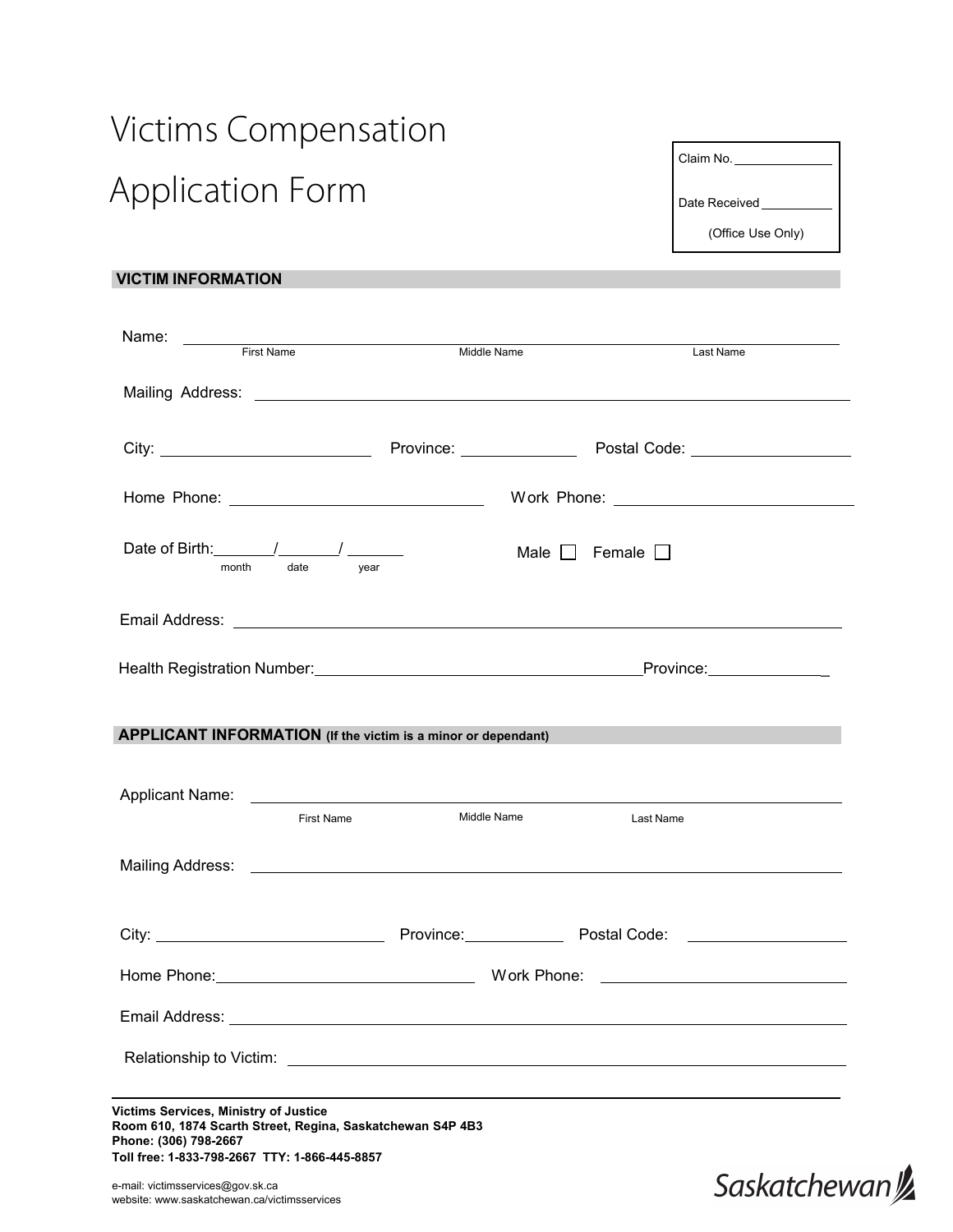| <b>INFORMATION RELATING TO THE CRIME</b>                                                                                                                                                                                             |         |                                                                                                        |  |
|--------------------------------------------------------------------------------------------------------------------------------------------------------------------------------------------------------------------------------------|---------|--------------------------------------------------------------------------------------------------------|--|
| Please indicate the type of crime that occurred*:                                                                                                                                                                                    |         |                                                                                                        |  |
|                                                                                                                                                                                                                                      |         | $\Box$ Assault $\Box$ Murder $\Box$ Robbery $\Box$ Sexual Assault $\Box$ Other (please specify) $\_\_$ |  |
| Location of Crime: <u>Conserver Conserver Street Address</u>                                                                                                                                                                         |         |                                                                                                        |  |
|                                                                                                                                                                                                                                      |         |                                                                                                        |  |
| City/Town                                                                                                                                                                                                                            |         | Province                                                                                               |  |
|                                                                                                                                                                                                                                      |         |                                                                                                        |  |
|                                                                                                                                                                                                                                      |         |                                                                                                        |  |
| Date of Incident: $\frac{1}{\text{month}}$ $\frac{1}{\text{date}}$ $\frac{1}{\text{year}}$                                                                                                                                           |         |                                                                                                        |  |
| Date Reported: $\frac{1}{\text{month}}$ $\frac{1}{\text{date}}$ $\frac{1}{\text{year}}$ Police File Number (if known):                                                                                                               |         |                                                                                                        |  |
| Eligible offences are identified in The Victims of Crime Regulations, 1997.                                                                                                                                                          |         |                                                                                                        |  |
| Note: Property crimes are NOT eligible for compensation.                                                                                                                                                                             |         |                                                                                                        |  |
| <b>EMPLOYMENT INFORMATION</b> (Only the victim is eligible for lost wages)                                                                                                                                                           |         |                                                                                                        |  |
| 1. Were you employed when the crime occurred?   Yes                                                                                                                                                                                  |         | No                                                                                                     |  |
| 2. Did you miss work and lose pay as a result of crime-related injuries?                                                                                                                                                             |         | Yes<br><b>No</b>                                                                                       |  |
| (If you answered no to either of these questions, do not complete this section, as you are not<br>eligible for lost wages.)                                                                                                          |         |                                                                                                        |  |
| Victim's Social Insurance Number: <b>All any Contract Contract Contract Contract Contract Contract Contract Contract Contract Contract Contract Contract Contract Contract Contract Contract Contract Contract Contract Contract</b> |         |                                                                                                        |  |
|                                                                                                                                                                                                                                      |         |                                                                                                        |  |
|                                                                                                                                                                                                                                      |         |                                                                                                        |  |
|                                                                                                                                                                                                                                      |         |                                                                                                        |  |
|                                                                                                                                                                                                                                      |         |                                                                                                        |  |
| Name and address of physician authorizing disability:                                                                                                                                                                                |         |                                                                                                        |  |
| Name                                                                                                                                                                                                                                 | Address | Telephone                                                                                              |  |
| 3. Did you receive or will you receive any of the following:                                                                                                                                                                         |         |                                                                                                        |  |
| Social Assistance<br>Sick Pay □ Workers' Compensation<br>Disability Pay   Vacation Pay    <br>Employment Insurance $\vert \ \vert$ Other $\vert \ \vert$ If none, check here                                                         |         |                                                                                                        |  |
| Please provide details of any benefits checked above: (use additional page if required)                                                                                                                                              |         |                                                                                                        |  |
|                                                                                                                                                                                                                                      |         |                                                                                                        |  |

| Name of Benefit Provider | Address | Amounts |
|--------------------------|---------|---------|
|                          |         |         |
|                          |         |         |

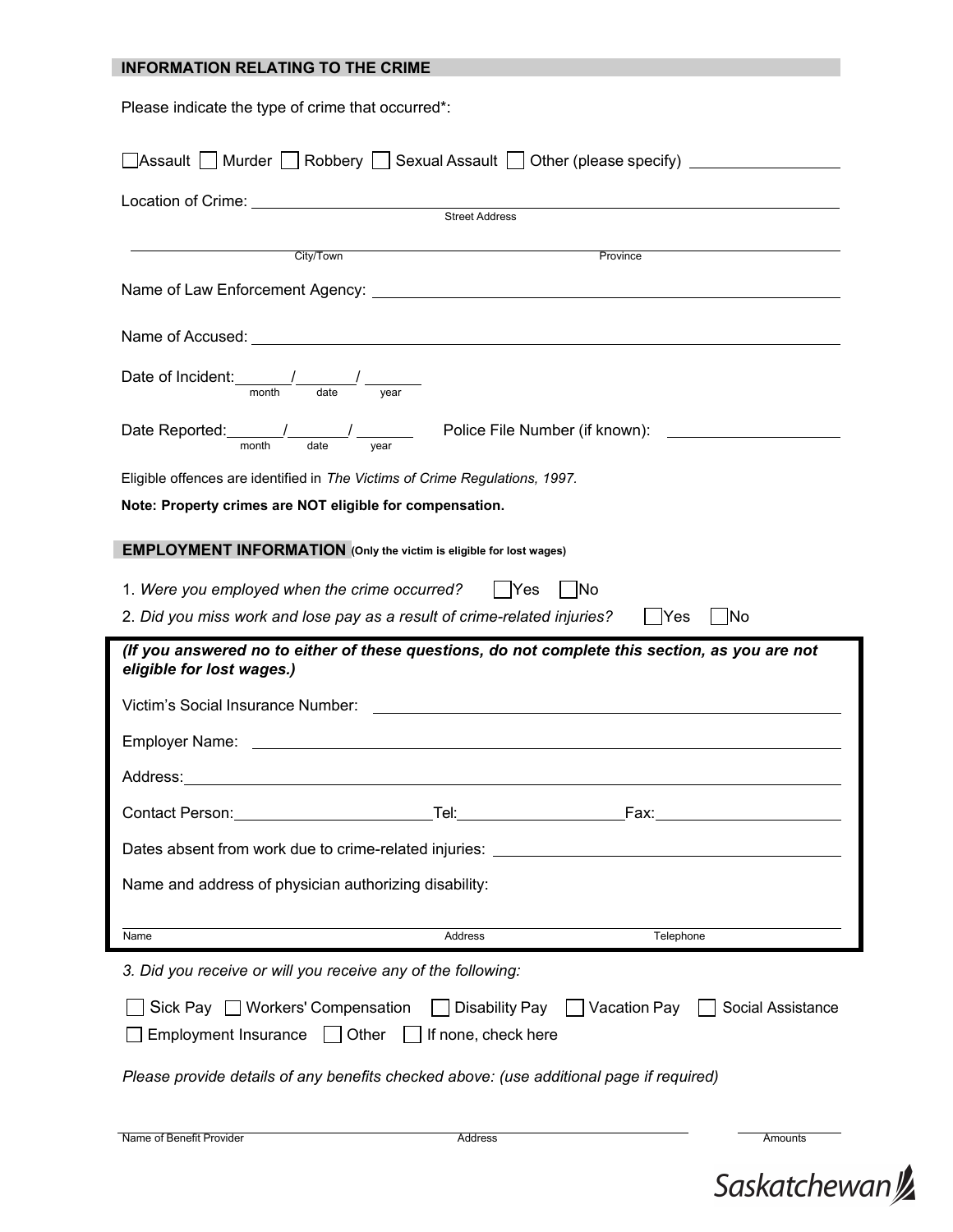| <b>EXPENSES</b>                                      | <b>AMOUNT</b>                                                                                                                                                                                       | <b>STATUS</b>                                                                                                                                                                                                             |  |
|------------------------------------------------------|-----------------------------------------------------------------------------------------------------------------------------------------------------------------------------------------------------|---------------------------------------------------------------------------------------------------------------------------------------------------------------------------------------------------------------------------|--|
| <b>AMBULANCE</b>                                     | \$                                                                                                                                                                                                  | $\Box$ Paid (Attach Receipt)<br>$\Box$ Not Paid (Attach Invoice)                                                                                                                                                          |  |
| <b>MEDICAL</b>                                       | \$                                                                                                                                                                                                  | □Paid (Attach Receipt)<br>□Not Paid (Attach Invoice)                                                                                                                                                                      |  |
| <b>EYE GLASSES</b>                                   | \$                                                                                                                                                                                                  | □Paid (Attach Receipt)<br>□Not Paid (Attach Invoice)                                                                                                                                                                      |  |
| <b>TRAVEL EXPENSES*</b>                              | \$                                                                                                                                                                                                  | □Not Paid (Attach Invoice)<br>$\Box$ Paid (Attach Receipt)                                                                                                                                                                |  |
|                                                      | Reason for expense:                                                                                                                                                                                 |                                                                                                                                                                                                                           |  |
| * For approved counselling and medical appointments. |                                                                                                                                                                                                     |                                                                                                                                                                                                                           |  |
| <b>DAMAGED CLOTHING</b>                              | \$                                                                                                                                                                                                  | Receipts are required for claims over \$100;<br>maximum claim \$250.<br>(Does Not include jewellery or other personal items.)                                                                                             |  |
| *PRESCRIPTION<br><b>DRUGS</b>                        | \$<br>$\Box$ Not Paid (Attach Invoice)<br>$\Box$ Paid (Attach Receipt)<br>(*Non-prescription items are not eligible for reimbursement.)<br>Name and address of physician who authorized medication: |                                                                                                                                                                                                                           |  |
|                                                      | Name                                                                                                                                                                                                | Address                                                                                                                                                                                                                   |  |
| <b>DENTAL</b>                                        | \$<br>Name and address of dentist:                                                                                                                                                                  | $\Box$ Not Paid (Attach Invoice)<br>$\Box$ Paid (Attach Receipt)                                                                                                                                                          |  |
|                                                      | Name                                                                                                                                                                                                | Address                                                                                                                                                                                                                   |  |
|                                                      |                                                                                                                                                                                                     | Is future dental work required as a result of this incident?<br>$\Box$ Yes<br>□ No<br>If yes, please provide an estimate for costs: \$                                                                                    |  |
|                                                      | Name and address of insurer:                                                                                                                                                                        | Is any of this dental work covered by an insurance plan?<br>$\Box$ Yes<br>No<br>ΙI                                                                                                                                        |  |
|                                                      | Name                                                                                                                                                                                                | Address                                                                                                                                                                                                                   |  |
| <b>COUNSELLING</b>                                   | \$                                                                                                                                                                                                  | Counselling can only be provided during the victim's<br>involvement in the criminal justice process. V ictims should<br>first try to access counselling services through their health<br>region's mental health services. |  |
| <b>FUNERAL EXPENSES</b>                              | \$<br>Name and address of funeral home:                                                                                                                                                             | $\Box$ Paid (Attach Receipt)<br>$\Box$ Not Paid (Attach Invoice)                                                                                                                                                          |  |
|                                                      | Name                                                                                                                                                                                                | Address                                                                                                                                                                                                                   |  |
|                                                      |                                                                                                                                                                                                     | IF any of the above-mentioned expenses were covered by other sources, please provide details:                                                                                                                             |  |
| Name of agency paying expenses                       |                                                                                                                                                                                                     | Address                                                                                                                                                                                                                   |  |

Saskatchewan<sup>y</sup>